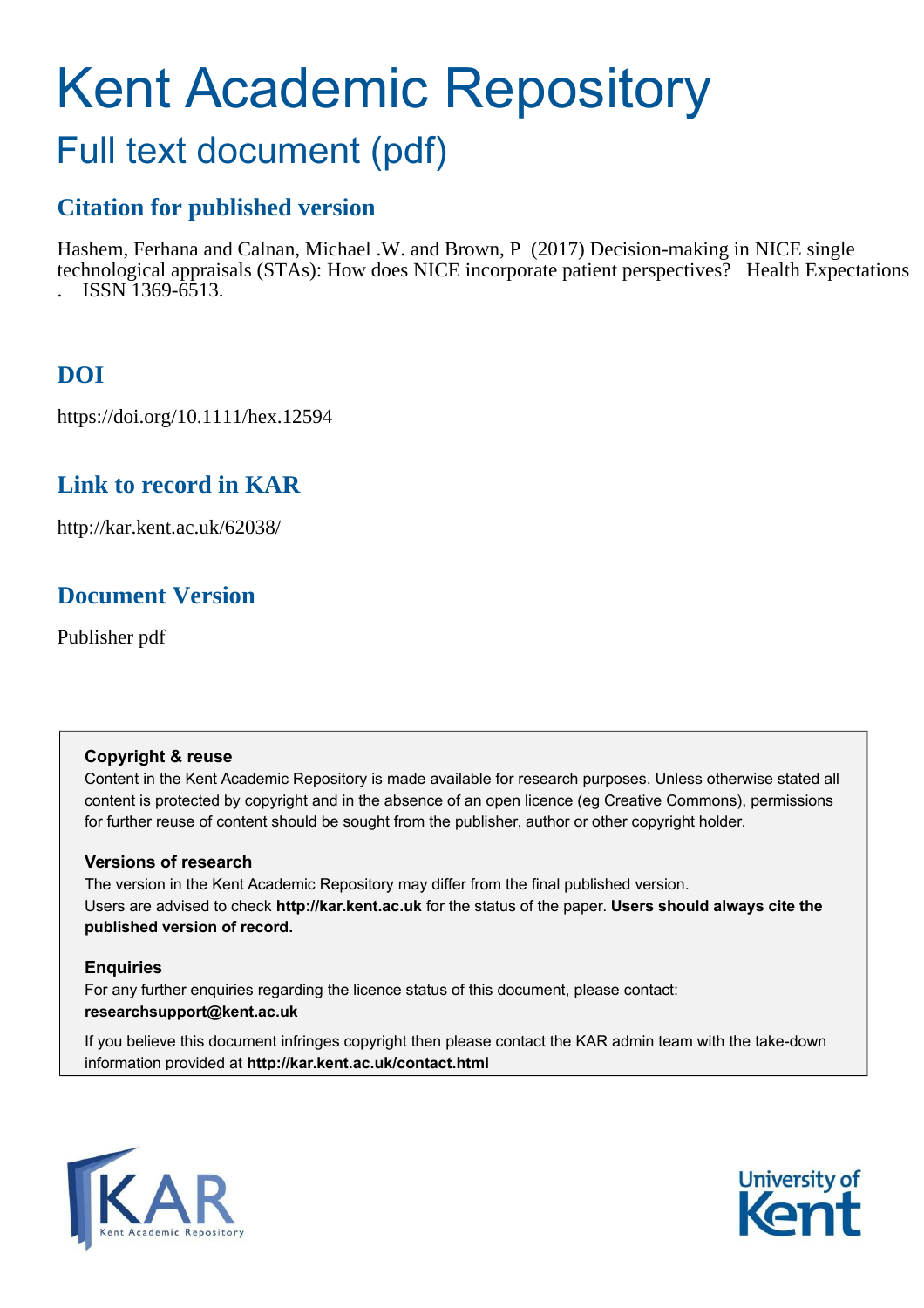DOI: 10.1111/hex.12594

### **WILEY**

# **Decision making in NICE single technological appraisals: How does NICE incorporate patient perspectives?**

 $\mathsf{Ferhana}$  Hashem PhD, MA, BA $^1\text{\textcircled{P}}$  $^1\text{\textcircled{P}}$  $^1\text{\textcircled{P}}$   $\parallel$  Michael W. Calnan PhD, MSc, BSc $^1\parallel$ **Patrick R. Brown PhD, MA, BA<sup>2</sup>** 

<sup>1</sup>University of Kent, Canterbury, Kent, UK

<sup>2</sup>University of Amsterdam, Amsterdam, The Netherlands

#### **Correspondence**

Dr Ferhana Hashem, Centre for Health Services Studies, University of Kent, Canterbury, Kent, UK. Email: [F.Hashem@kent.ac.uk](mailto:F.Hashem@kent.ac.uk)

#### **Funding information**

The work was fully funded by the Economic and Social Research Council (UK) entitled "Exploring the social mechanisms applied in managing uncertainty within NICE technological appraisals," grant (RES-000-22-4236).

#### **Abstract**

**Context:** The National Institute for Health and Care Excellence (NICE) has an explicit mandate to include patient and public involvement in the appraisal of medicines to be available for funding on the NHS. NICE involves an appraisal committee who are required to take on board experiential evidence from patient experts alongside population- based evidence on clinical and cost- effectiveness when making a decision whether to fund a drug.

**Objective:** This paper considers how NICE Single Technological Appraisal (STA) committees attempt to incorporate the views of patients in making decisions about funding medicines on the NHS.

**Methods:** A prospective design was employed to follow three pharmaceutical products involving three different appraisal committees. Three data collection methods were used: analysis of documentary evidence sent by NICE, non-participant unstructured observations of the open and closed sessions of meetings and qualitative interviews.

**Settings and participants: Unstructured non-participant observations were carried out** at nine STA meetings, and 41 semi- structured interviews were undertaken with committee members from NICE's STA committees, patient experts, analysts from NICE's project team and drug manufacturers.

**Results:** Our analysis showed how the committees displayed a preference for an idealtype of patient representative, disagreement among the committee when weighing- up patient statements in the STA process and more pre- preparation support for patient involvement.

**Conclusions:** Although NICE has attempted to adopt an approach flexible to patients and carers through formal decision-making arrangements that incorporate patient views, nonetheless, the processes of the STAs can in fact undermine the very evidence collected from patient representatives.

#### **KEYWORDS**

decision-making, drug appraisals, NICE, patient experts, rationing, written and oral evidence

This is an open access article under the terms of the [Creative Commons Attribution](http://creativecommons.org/licenses/by/4.0/) License, which permits use, distribution and reproduction in any medium, provided the original work is properly cited.

© 2017 The Authors Health Expectations Published by John Wiley & Sons Ltd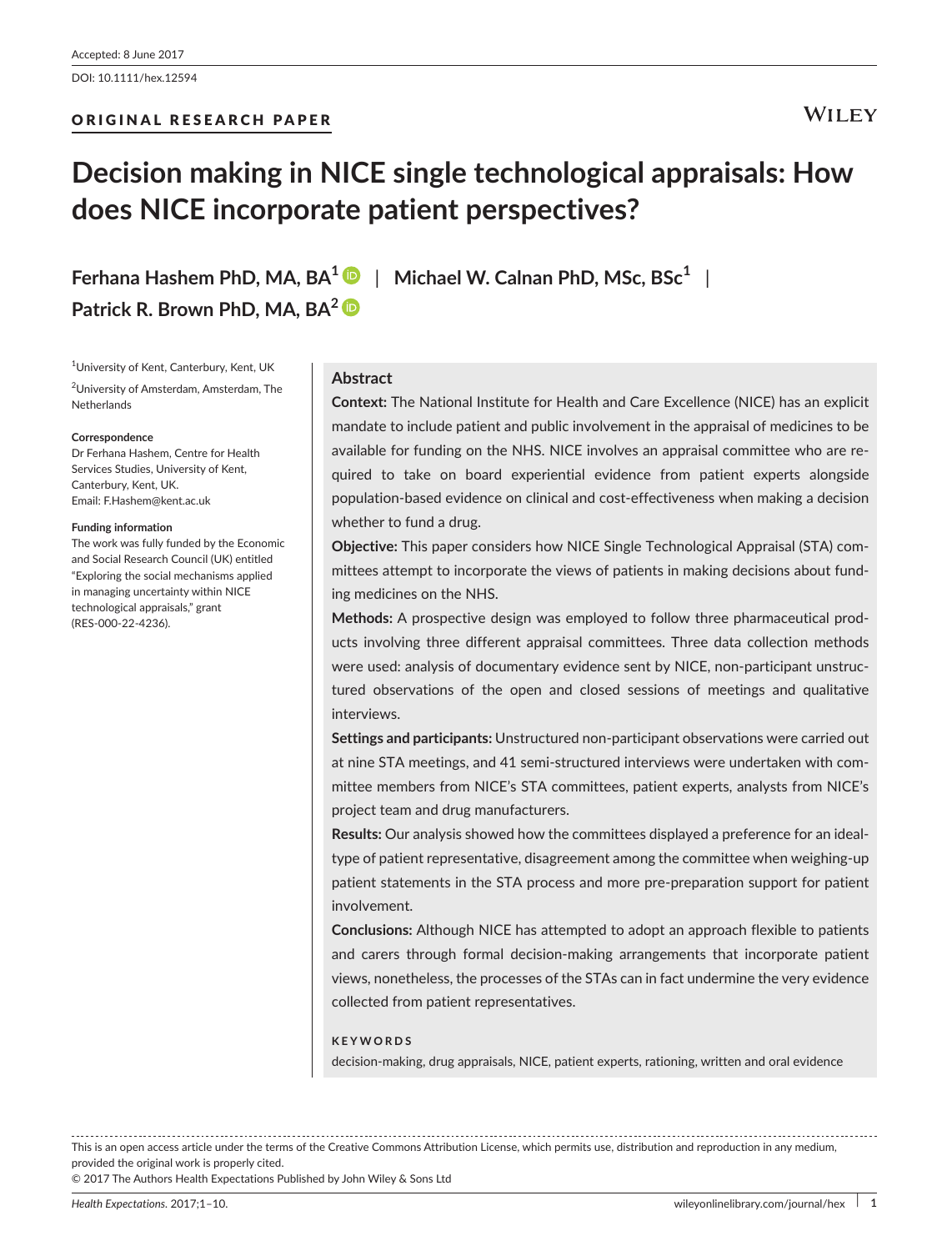# **ゲ科**|**科INTRODUCTION**

The role of the National Institute for Health and Care Excellence (NICE) is to improve the quality of health and social care in England, including making recommendations about the value-for-money of new and existing medicines. The goal behind this latter task is to assure the consistency of equitable access of drugs to patients across the entire NHS, as well as to ensure the efficient use of public finances by regulating NHS consumption of expensive drugs, and evaluate "novel" medicines against the criteria of cost-effectiveness.<sup>1,2</sup> Through NICE, the Department of Health has sought to regulate the introduction of new and existing medicines and treatments within the NHS, basing its decisions on a review of clinical and economic evidence principally, at least for single technological appraisals (STAs), provided by the drug manufacturer. The advice provided by NICE is aimed at overcoming the previously ad hoc, discretionary decisions in order to standardize access to health-care technologies across England based on evidence; however, the politicization of these decisions has resulted in NICE facing much criticism and challenges to its legitimacy.<sup>3,4</sup>

STAs are one of NICE's decision-making processes in which evidence about a selected technology (often medicines) is evaluated in three distinct phases (scoping, assessment and appraisal). In the last phase of this process, an independent appraisal committee evaluates evidence in a meeting (or multiple meetings), partly held in public but with the latter half taking place in a "closed" session. During the meeting(s), the committee considers evidence based on clinical and cost- effectiveness, as well as statements expressed by patients, commissioning experts and clinical specialists.<sup>5</sup> The Institute encourages patient experts attending the meeting to provide both written and oral commentary about their *personal view* in the current management of the condition and the expected role and use of the technology—in particular how it might provide benefit to patients.

#### 1.1 | NICE incorporating patient perspectives

Patient and public involvement (PPI) within the planning and development of health services is by no means a new concept in the domain of user involvement;<sup>6</sup> in particular, PPI has in recent years in the UK become a growing feature in the organization and delivery of health care. $7-10$  Since the mid-1990s there have been moves towards an, "open, accountable and patient- centred service and an attempt to establish the involvement of service users in health-care services," and within the UK NHS, there have been a number of initiatives giving individuals and groups a stronger voice within the health service in activities such as planning and development, extensive lobbying within hospital Trusts<sup>11</sup> and involving the public in commissioning decisions and strategies.<sup>12</sup> Although PPI has become increasingly prevalent, relatively little is known about which approaches work best, when or why, or under what circumstances better outcomes can be achieved making it difficult to draw conclusions about the effectiveness of different involvement approaches. $^{13}$  One of the key aspects underpinning such uncertainty is how PPI contributes to decision making in the review and appraisal of new drug therapies. Researchers have questioned whether

the arrangements for engaging and involving users in the decisionmaking process are effectively addressed through formal structures set up by organizations such as NICE in their appraisals processes.<sup>14</sup> This paper considers the contribution patient experts make in NICE's STA committee meetings, identifies what level of participation patient experts currently have, and what types of health-care decision-making contexts or domains the current model of involvement reflects.

The difficulties in incorporating patient perspectives when appraising new drugs are noted by Milewa. He explains how in one respect NICE is charged, "with the production of evidence- based decisions…But in a second regard NICE is politicized in that it has to afford interested parties access to the decision- making process, demonstrate cognisance of these myriad voices and reflect transparency in attendant rationales for its rulings."15 Thus, NICE is required to demonstrate that it has consulted with various active specialists—not only typical experts including clinicians, health economists, NHS managers, pharmacists and researchers from health technology manufacturers, but patient groups who provide detailed witness statements. Milewa argues that inclusion of various active patient participants, "appears to constitute a more inclusive, deliberative, approach to decision making." In pragmatic terms however, Milewa describes the difficulty in implementing these two positions, as NICE attempts to balance these two decision-making logics-reasoning according to explicit criteria (clinical and cost-effectiveness) and upholding an equality of status with all participants in the appraisal process. In his 2005 qualitative study, Milewa found that clinical and professional actors (as noted above) appeared to play a major role in debarring, reshaping or admitting the more subjective accounts or experientially based forms of evidence submitted by patients and carers.<sup>16</sup>

In the last 5 years, policy reforms in the NHS and in social care organizations denote a far greater expectation that patients, service users, carers and the public will be involved in decisions regarding the delivery of health-care services, as reflected in four key policies: the *Health and Social Care Act (2012)*, the *NHS Constitution (2012)*, "*Putting people at the heart of careî (2009)* and "*Essential Standards of Quality and Safetyî (2010)*. In line with these wider tendencies in English health policy, $^{17}$  NICE has outlined its own key principles to promoting PPI:

- That lay people, and organizations representing their interests, have opportunities to contribute to developing NICE guidance, advice and quality standards, and support their implementation, and
- That, because of this contribution, our guidance and other products have greater focus and relevance for the people most directly affected by our recommendations.<sup>18</sup>

Through its 2013 policy paper on *Patient and Public Involvement Policy*, NICE's commitment to involving patients, service users, carers and the public appears integral across its range of guidance, products and quality standards documentation. In relation to STAs, NICE's continued commitment to ensuring this level of PPI appears evident. For every STA, NICE invites submissions from all patient and carer groups with interests relevant to the appraisal, and their written and oral statements must be taken on board by the committee involved in the decision making.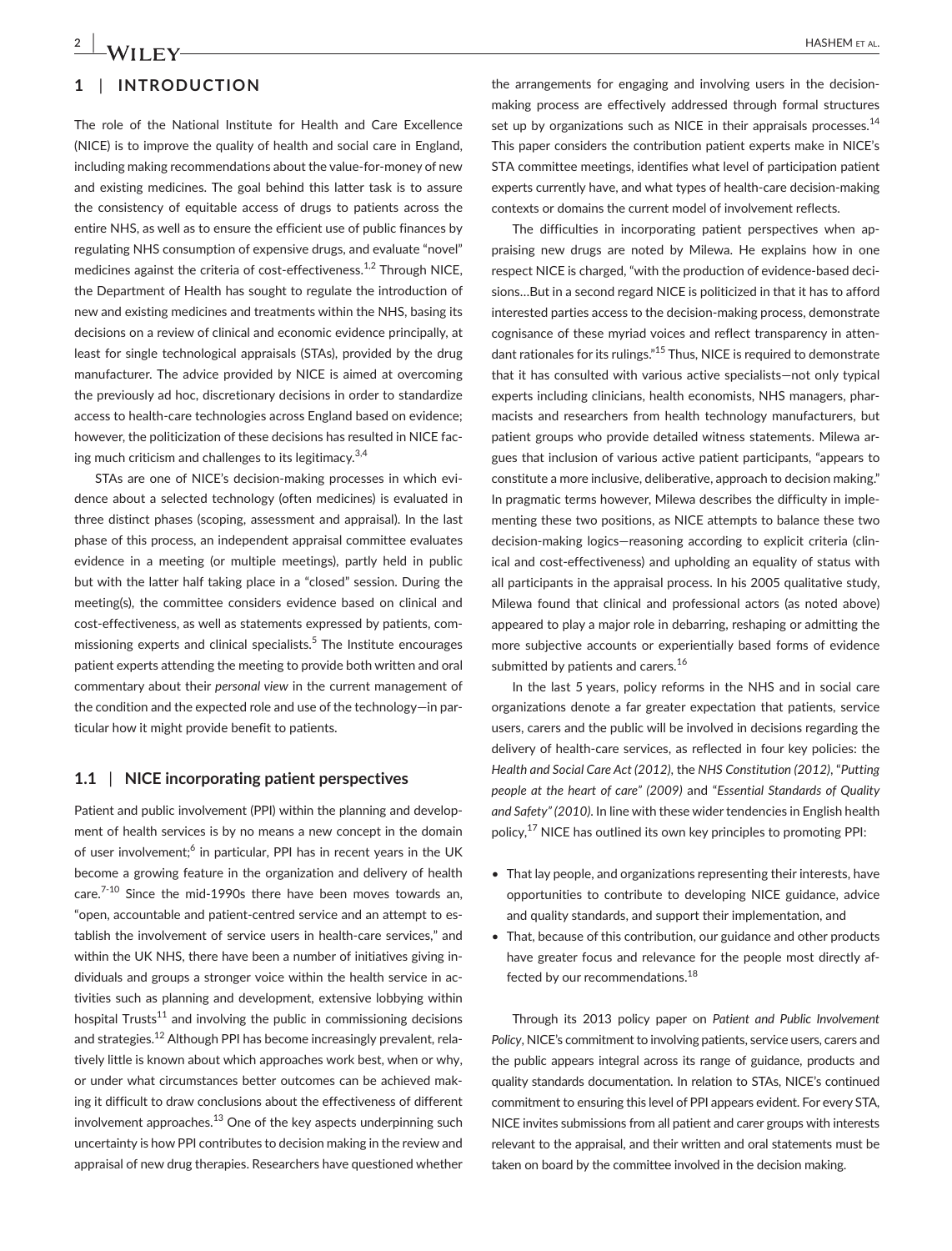*In the context of technological appraisals the main purpose of qualitative research is to explore areas such as patientsí experiences of having a disease or condition, their experience of having treatment and their views on the acceptability of different kinds of treatments<sup>5</sup>*

NICE specifically outlines the areas where patient and carer perspectives would provide the most benefit to the appraisal committee; this includes consideration of both "majority views and views held by only a few patients even if they contradict the majority"; therefore, NICE appears to invite a spectrum of patient views to be taken into account, even in contexts where views may differ. In addition, NICE states that the appraisal committees are keen to incorporate patient perspectives in areas where there are gaps in published research that do not adequately capture outcomes that are important to patients, and help gauge valid clinical outcomes and standardized generic instruments in measuring quality of life to the disease or condition.<sup>5</sup> Therefore, NICE and its committees might find themselves in a potentially incongruous position: how to take on board the experiential evidence from individual experts alongside evidence on clinical and cost-effectiveness when reaching a decision about whether or not to recommend a drug as cost-effective for NHS use.

Committee members involved in the appraisal process are selected on merit following an open and fair recruitment process where posts are publically advertised. The STA selection panel assesses candidates' CVs and supporting letters who best meet the criteria for the role, and are then invited to interview. At interview the panel enquires about applicants' skills and experience asking specific questions to assess if they meet the person specification. Prospective committee members are expected to have experience in health or social care as a practising health and social care professionals, or working in association with the wider aspects of health and social care. Members of the appraisal committee are selected from a spectrum of backgrounds including medical (GPs, consultants, clinicians) and non- medical health-care professionals (nurses and other allied health professionals), NHS managers, pharmacists, academics (epidemiologists, health economists, statisticians and public health practitioners), as well as lay experts. NICE therefore seeks to appoint members of the committees based upon their relevant experience or their specific technical skills.<sup>19</sup> In terms of the patient experts asked to provide witness statements to the STA committee meetings, the Public Involvement Programme (PIP) manager contacts them in advance to explain what their role is, to complete their personal statement and prepare them for the meeting.<sup>20</sup>

While there is a growing emphasis on patient involvement in NICE technological appraisal meetings, nonetheless prospects for greater participation remain somewhat unclear, and therefore, the expectation and assumption of what patient experts may bring to the decisionmaking process varies considerably. Charles and DeMaio present a conceptual framework based on three elements of a decision- making domain (treatment, service delivery and broad macro- or system level decision- making contexts), which incorporates different role perspectives (a user of health services, and a public policy perspective), taking into account a range of levels of participation (consultation, partnership and lay control), thus providing a step towards understanding the contribution lay participation may make in health-care decision making. This framework helps to delineate the types and levels of lay involvement that take place at STA meetings (discussed further below), and the implications of this involvement for decision making at the meetings.<sup>6</sup>

In other aspects of its work, NICE appears to have a broader commitment to involving patient experts (such as expert eyewitnesses from the voluntary or community sector) through its PIP offering practical and detailed advice on how individuals can be involved in NICE's individual programmes in public health, health technologies, clinical practice or guidance products.<sup>21</sup> While NICE's express commitment to incorporating PPI is evident, there have been notable barriers to patient experts' participation in NICE technology appraisal meetings. In a survey published by NICE in 2012 of patient experts, respondents reported that the level of patient expert participation varied across different STA committees, and that their contribution to the appraisal meetings was largely dependent upon the committee Chair.<sup>20</sup> Gibson and colleagues argue that in order for lay engagement to gain full recognition to complement the analytic and reductionist approaches of scientific reason, professionals, including the committee Chair, must engage in deliberations outside their traditional professional terrains. Thus, the value provided by lay experts is dependent upon the committee Chair to provide "knowledge spaces" to help establish a new terrain where experiential evidence, interpretations and opinions, and on the other hand, rigorous evaluations and scientific rationality, come together to build "creative dialogues to inform health-care policy decisions."<sup>22</sup>

Patient experts also reported that the meetings were "very large, formal and with a lot of technical language, and that the emphasis on clinical and cost-effectiveness overshadowed patient issues."<sup>20</sup> They described not feeling able to contribute to issues of paramount importance, and they did not feel sufficiently sure or confident of their role in the meetings. Worryingly, some patient experts felt intimidated at meetings and, less surprisingly had difficulty following the presentations. The barriers to lay persons' participation are noted by Gibson and colleagues in their examination of the concept of PPI. They observed how difficult, if not impossible it was for lay persons to achieve participatory parity in the presence of professionals. They argued that current PPI statutes may instil a semblance of equality in participation, nonetheless in specific meeting settings, "the abstract and technical forms of knowledge that professionals tend to have acquired through formal education are highly valued than the practical, experiential knowledge that patients or members of the public may possess." Unfortunately when lay persons sit on prestigious medical committees their contribution may be unconsciously undermined, because "they do not have access to dominant forms of capital that professionals have access to."<sup>22</sup> The patient experts felt that their presence at meetings was largely "tokenistic" and that the patient experience had little to do with the committee's overall decision.<sup>20</sup> The literature has emphasized such tokenism as one key reason why PPI has thus far had limited influence on the organization, planning and delivery of healthcare services, despite its emphasis in recent policy. Yet, in exploring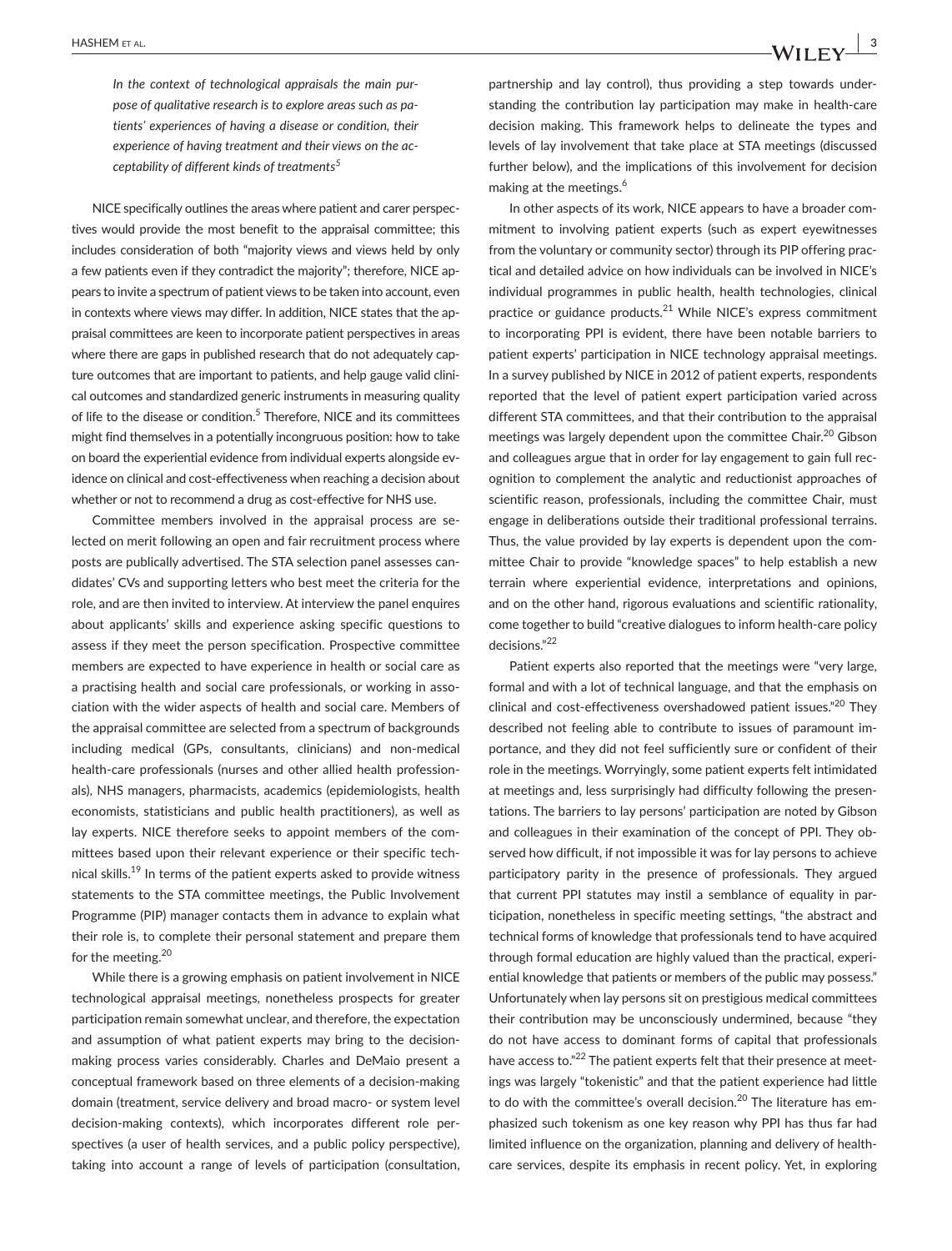the role of patients in NICE appraisal decision making, it is important to go beyond this narrative to consider the possibility of greater influence as well as to nuance analyses of the process of marginalization where this takes place.

#### **ゴ科**|**科METHOD**

The study used a prospective design to follow three pharmaceutical products through the STA process, which were chosen for variation in the socio-cultural resonance of the illness they were designed to treat. The final selection included: a drug treating a less "prominent" but prevalent chronic illness (Case Study X); a drug treating a high profile condition (Case Study Y); and lastly, a drug which treated a rare but life-threatening condition (Case Study Z).<sup>23,24</sup>

The study used an ethnographic research approach using three distinct methods of data collection: first, an analysis of documents released by NICE on each drug/therapy made available to the public online, documents submitted by the pharmaceutical company and review documents prepared by independent academic advisors. Documentary analysis was undertaken to identify points of contention, areas of uncertainty in the data, as well as providing the researchers contextual information about the drug under assessment.

Second, for each drug appraisal, semi- structured interviews were conducted with a purposive cross- sectional sample of the key informants (see Table 1). Forty-one interviews, both face-to-face (15) and telephone (26) (three with NICE staff plus 14 in case study X, 12 in case study Y and 12 in case study Z), were carried out. Each interview lasted between 45 and 90 minutes, was voice-recorded and was then transcribed. The semi- structured interview guide covered topics which probed around their experiences of the meeting, how informants dealt with issues of uncertainty, whether they felt there were influences in the wider social-cultural environment that influenced decision making, other external influences in the appraisal process on decision making, and how they found working with NICE as an organization.

Lastly, nine non-participant unstructured observations of open and closed sessions of the committee meetings were carried out across the three case studies. Observational data were collected by two researchers who attended each meeting; one researcher recorded detailed discussions from the meeting verbatim, while the second researcher collected observational data on key discussions and debates, including any major points of uncertainty. It was not possible to utilize

a structured observational schedule due to the technical nature of discussions. The field work was carried out between 2012 and 2014.

Three researchers were involved in the data collection activities for the documentary analysis, interviews and non-participant observations. All three members of the research team brought with them a range of meaningful perspectives, experiences and standpoints which influenced the research process in terms of data collection and analysis (see Analysis section below).<sup>25</sup>

#### 2.1 | Patient and public involvement

The original study was funded by the Economic and Social Research Council (ESRC) on a project entitled "Managing uncertainty within NICE technological appraisals: the nature and impact of the 'social features' of decision- making." While the proposal originally set out to study difficulties in reaching decisions due to multiple logics and inputs, the specific issue of patient involvement was a theme that emerged from the data in the subsequent analysis phase. Thus, further data on how much experience the participants had of PPI in research and in the overall STA process were not covered in the study's objectives.

#### **2.2** | Ethical considerations

Ethical approval for the study was provided by the Ethics Committee for Research Council Grants—Social Science and Humanities, approved by the ESRC subcommittee from the University of Kent (25842). In addition, we registered the project under the University's Research Governance Framework (RGF) as the study fell under the Department of Health's RGF.

The main ethical issues encountered concerned potential identification of participants, in particular as membership of each of the committees is published on NICE's website. It was ensured that reference to the drug under appraisal, the corresponding committee and any information relating to the participants (including age, gender, years working on STAs) was removed to ensure anonymity.

#### **2.3** Access and recruitment

The participating departments of NICE gave their approval for the research to be carried out. The initial approach was then made to the committee Chairs who provided an agreement by which we gained

#### TABLE 1 Participant type and number of interviews

|                             | <b>Patient experts</b> | <b>Clinical experts</b> | <b>NICE committee</b><br>members | Drug manufacturers | <b>Specialist assess-</b><br>ment groups | Sub total |
|-----------------------------|------------------------|-------------------------|----------------------------------|--------------------|------------------------------------------|-----------|
| Case study X                | 1                      |                         | 8                                | $\mathcal{P}$      | $\mathfrak{D}$                           | 14        |
| Case study Y                |                        |                         | 9                                |                    | $\mathbf 0$                              | 12        |
| Case study Z                |                        | $\overline{\mathbf{A}}$ | 6                                | 2                  | ⌒                                        | 12        |
| NICE overview<br>interviews | $\qquad \qquad -$      | $\qquad \qquad -$       | $\overline{\phantom{a}}$         | $\qquad \qquad -$  | $\qquad \qquad -$                        | 3         |
| Total                       |                        |                         |                                  |                    |                                          | 41        |
|                             |                        |                         |                                  |                    |                                          |           |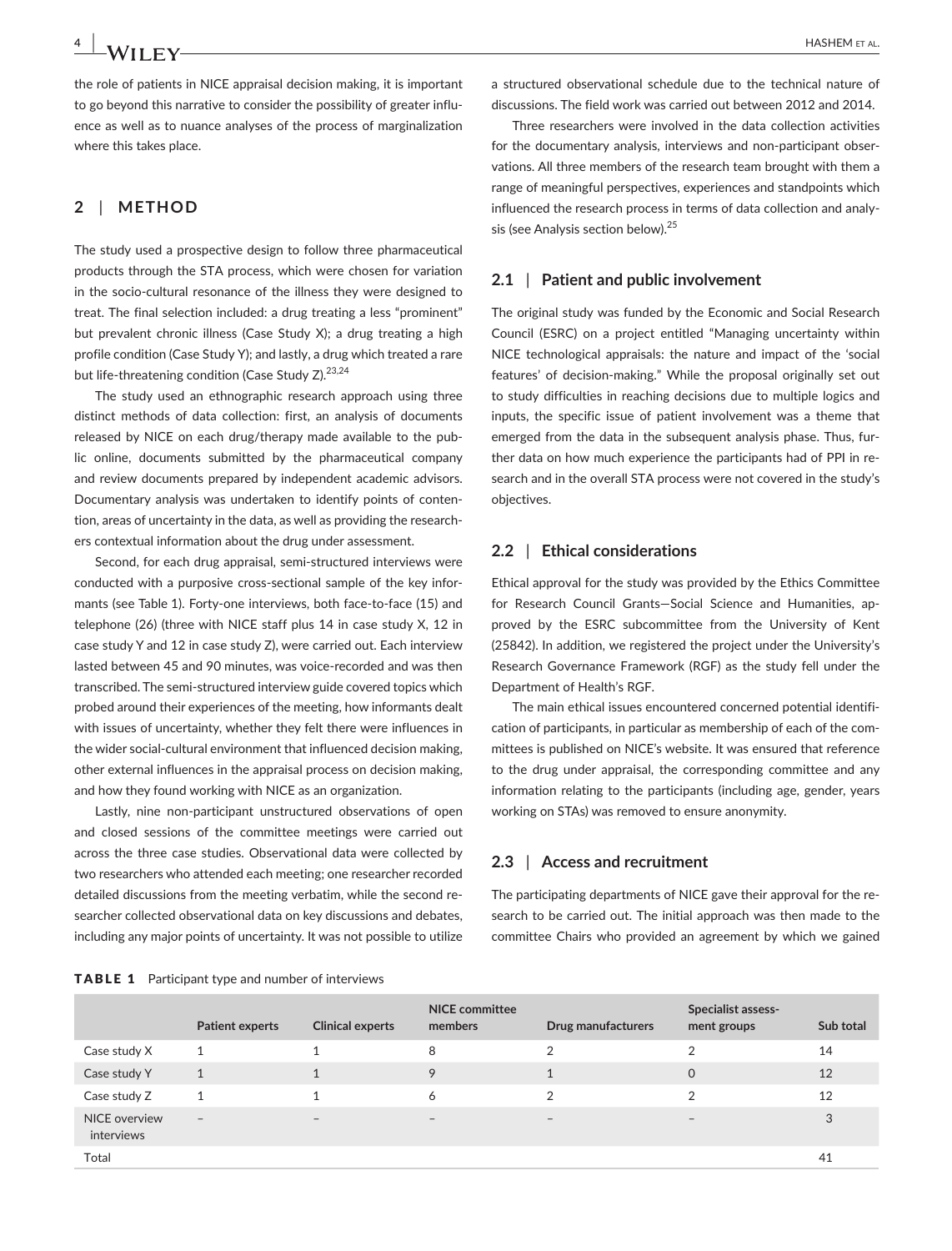permission to undertake the non- participatory observations; in addition, individual consent was obtained from the committee members for the closed part of the meetings.

The first contact to recruit interviewees was made face-to-face by the researchers who approached all potential participants including NICE committee members, as well as external contributors such as patient experts, clinical experts, members of specialist assessment groups and representatives from the pharmaceutical industry (see Table 1). Consent was taken from each of the informants.

#### 2.4 | **Analysis**

In the analysis presented below, it was considered how the committee incorporated data primarily from trials about clinical and costeffectiveness with experiential accounts from patients, exploring how they synthesized each type of data to reach a decision during a STA meeting on whether or not to recommend a drug for availability on the NHS. The data from the non-participant observational field notes and transcribed informant interviews were first categorized into themes and subthemes<sup>1</sup> and were then coded using NVIVO by two members of the team. Samples of the data were then double- coded and discussed between the research team to advance reliability and construct validity. These critical discussions around the data and its interpretation also enabled a more reflexive approach where initial assumptions, or individual insights emerging from having conducted particular interviews, for example, were able to be challenged and reflected upon. Because patient involvement was not one of our initial themes, our analyses of this process were arguably less confined by clear expectations but more implicit assumptions (based on our reading around NICE) that shaped our analytical standpoints and it was important that existing arguments (for example regarding tokenism) were not simplistically reproduced. Reflexivity was further stimulated by triangulation of our data sources (documentary analysis, interviews and non-participant observations) within the analysis, which rendered neat conclusions about one STA "reality" impossible and forced an acknowledgement of the multiple "realities" of decision making for different participants at different moments.<sup>26</sup> Triangulating the official narratives of written reports with the messiness of decision making as indicated through interviews and observations illuminated processes of power while tensions between observations (what people did) and interviews (what people said they did) also helped us explore the social structures of decision making, not least the taken-for-granted aspects.<sup>23,27</sup>

The analysis undertaken focused upon *manifest* themes, which were themes drawn directly from the interviews and observable content within the data set, rather than *latent* themes, which are tacit deductions, where participants refer to social distances from certain groups.<sup>28</sup> Daly et al.<sup>29</sup> describe thematic analysis as an emergence of themes which suitably describe the subject under investigation, and such themes can be manifest or latent, and thus, our analysis of the data is a well-recognized approach. The data extracts available from the observations were limited, not least because the patient expert testimonies came at the latter stages of the open part of the meeting, and thus made up a relatively small part of the interactions at the

meeting. The patient's input was discussed later by the committee in the closed meetings to different extents across the three cases.

#### **ザ科**|**科RESULTS**

#### **3.1** Contextualizing the disease alongside the **benefits of the drug**

The relevance and importance of patients' perspectives were recognized by the committee members, who generally expressed that these views were central to enable a complete appraisal of the drug technology under assessment:

> *Ö itís so amazingly helpful to have people with all different perspectives because everybody will have their own, not just perspective but their own strengths in interpreting the evidence and some people will come from, for example lay people, with a sort of common sense lay perspective... (Committee Member)<sup>1</sup>*

The committee member above noted the importance of having a pluralistic representation of views at the appraisal meetings as well as having a "common sense" perspective. In other respects, members of the committee thought the patient accounts helped understand the disease or condition better:

> *But itís really useful to have the context of the condition*  put in front of you... I think that's the bit where I find the patients really help with...And know, you know, what it is *like day-to-day living with this condition...*

> > *(Committee Member)*

*The Chair then probes the patient experts on the significance of weight loss...A second patient expert said that a big problem is weight gain which leads to negative stereotypes and nonadherence so a drug that leads to weight loss is attractive...* 

*(Observation notes Case Study X)*

One committee member spoke about how well a patient presented herself with a specific condition, which demonstrated how the drug had improved her quality of life:

> *She said, "This is my quality of life so..." and she seemed quite energetic and so NICE [the STA committee] were kind*  of quite... quite... quite... Yeah, they were quite taken by *how she presented herself etc. because, you know, she was a* patient...

> > *(Committee Member)*

 $1$ We have withheld reference to each specific case study for the interviews with informants in order to preserve anonymity.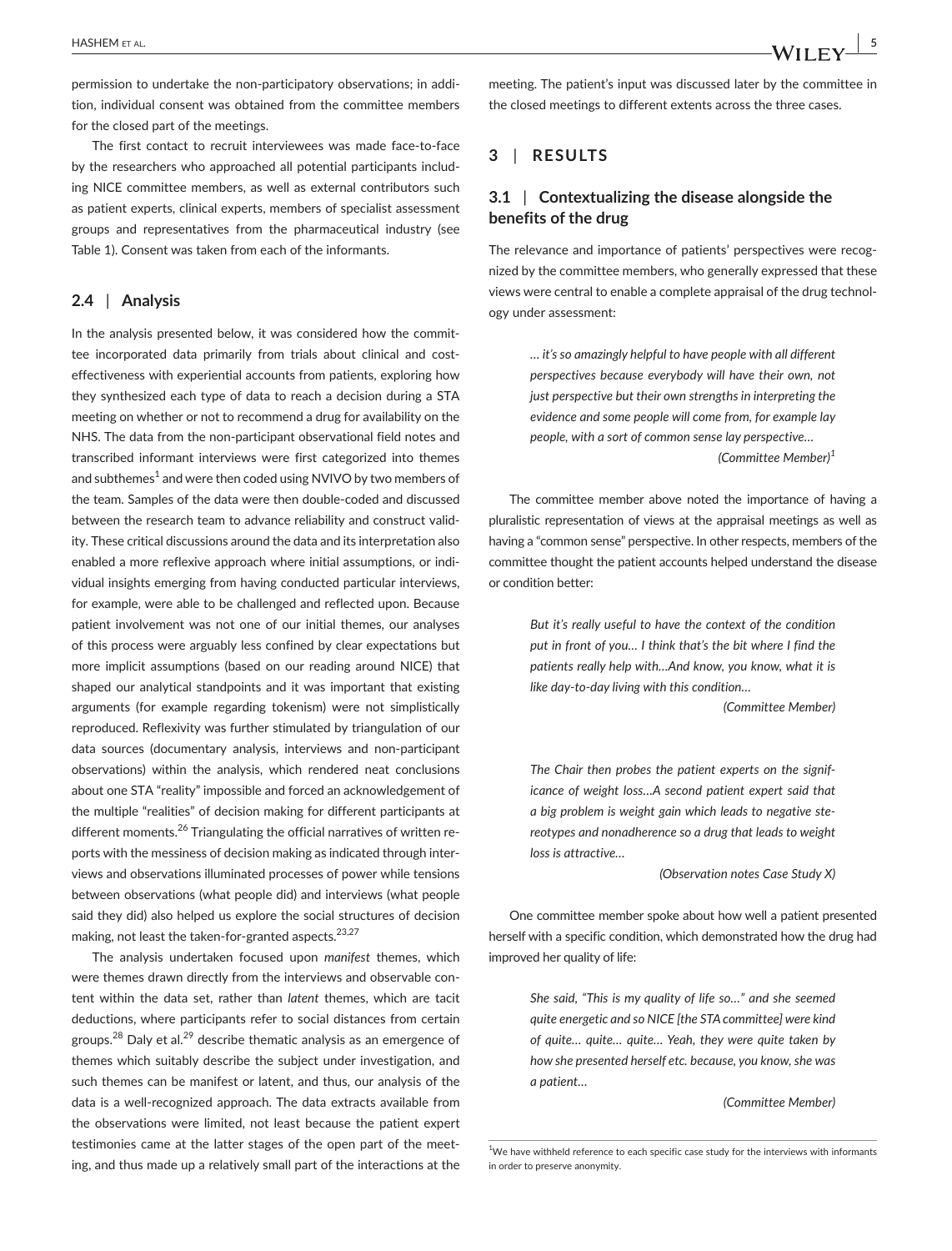#### **3.2** Conflicts in decision making and credibility

Alongside the usefulness of these insights, however, committee members reported that patient accounts were also an area of disagreement between members of the committee:

> *Because, you know, theyíre the people who are actually suffering and theyíre telling you what a huge difference it*  can make to their lives or the... the length of time they have *left so that's sometimes quite a struggle...So it's hard... it's hard to keep... to stay neutral, I think, at times*"

#### *(Committee Member)*

The informant above acknowledged that even though her role at the appraisal meeting was to provide an objective viewpoint into evaluating the evidence alongside the patient perspective; nonetheless, she admitted it was hard for her to remain neutral. She empathized with the patients and admitted that she found it hard to put personal sentiments aside. A recognition of the potential power of the patients' narratives was also attached to a wariness among a number of committee members.

In one case study, some committee members were critical of patient experts' contributions to the appraisal process and questioned the merits of their inclusion in meetings. One committee member spoke about the validity of including patient experts who had very little or no experience of being prescribed the medication under review:

> *Iíve seen impassioned pleas for drugs that are completely ludicrous because the person didnít have the drug that anyway the combination has been discussed, secondly theyíve got a particularly difficult case and theyíve been*  selected for that reason so... I don't think that the patient *representative is necessarily ever very illuminating... (Committee Member)*

The comment above suggests that when patient experts were brought in to discuss the nature of the disease, rather than whether the drug had an effect, this was less than helpful and raised doubt about the credibility of the patient expert instead.

As noted above, the power and credibility of patients' testimonies led to some misgivings about their influence.<sup>30</sup> A further concern noted by several committee members was that they felt mistrustful of the patient experts due to how they were selected. Several accounts suggested that the patients were often selected via patient groups, who in turn were seen as having close links with manufacturers due to their connection with the manufacturer for example through receipt of funds from the pharmaceutical industry:

> *Iíve certainly been aware of it once where it was quite clear that a company was heavily supportive of the particular sort of patient support group and I found that quite diffi*cult to be completely objective about...

More often than not, committee members were suspicious and disapproving of patient experts and patient representative organizations who were seen to have a close association with the drug manufacturers. Committee members also seemed to feel that patient experts' views were too narrowly concerned with having the drug available, rather than seeing the bigger picture of rationing and the broader consequences for the NHS.

#### **ザsザ科**|**科Tokenism**

The patient experts themselves were mindful of their inclusion at the appraisal meetings and acknowledged that they were in many respects, merely representatives without a dominant presence or with any significant degree of persuasion in the final decision:

> *No. I... I really felt that second time I interrupted about the [name of] surgery, the patient experts really you could*  have almost said we... we weren't needed there *(Patient Expert)*

> The second meeting *I*...No, I didn't feel that...I didn't...I *think it was slightly unusual circumstances that I was invited back to the second meeting because you wouldnít normally be invited back...And I felt that I wasn't asked*

> *many questions, which was fine but I didnít really feel I needed to be there...I don't think I really... me being there really added anything to proceedings*

> > *(Patient Expert)*

The two patient experts quoted above were commenting on two separate STA appraisals, yet, both referred to feeling marginalized and surmised that their viewpoints were not being taken into account. They both questioned why they were invited to attend when they felt they "weren't needed to be there." The first participant described feeling quite aggrieved by the way she was interrupted when asked to comment.

In contrast, another patient expert's contribution at the meeting was commended as particularly compelling as she was able to articulate in the language appropriate to the committee the problems with the disease as well as her recovery after taking the medicine (Observation notes). In an interview with this patient expert, she reflected positively about her experience and felt the committee were receptive to her account. She was also conscious that she was not a typical patient and presented herself well:

> *I think they listened to what I said. I think maybe in hindsight they might not have thought of me as a typical patient because I was young so that may be... in hindsight maybe we should have put forward an older person but I think, you know, the fact that Iíve, you know, Iím quite confident to talk to people and I know quite a lot about the condition myself anyway whereas perhaps an older patient might not always.*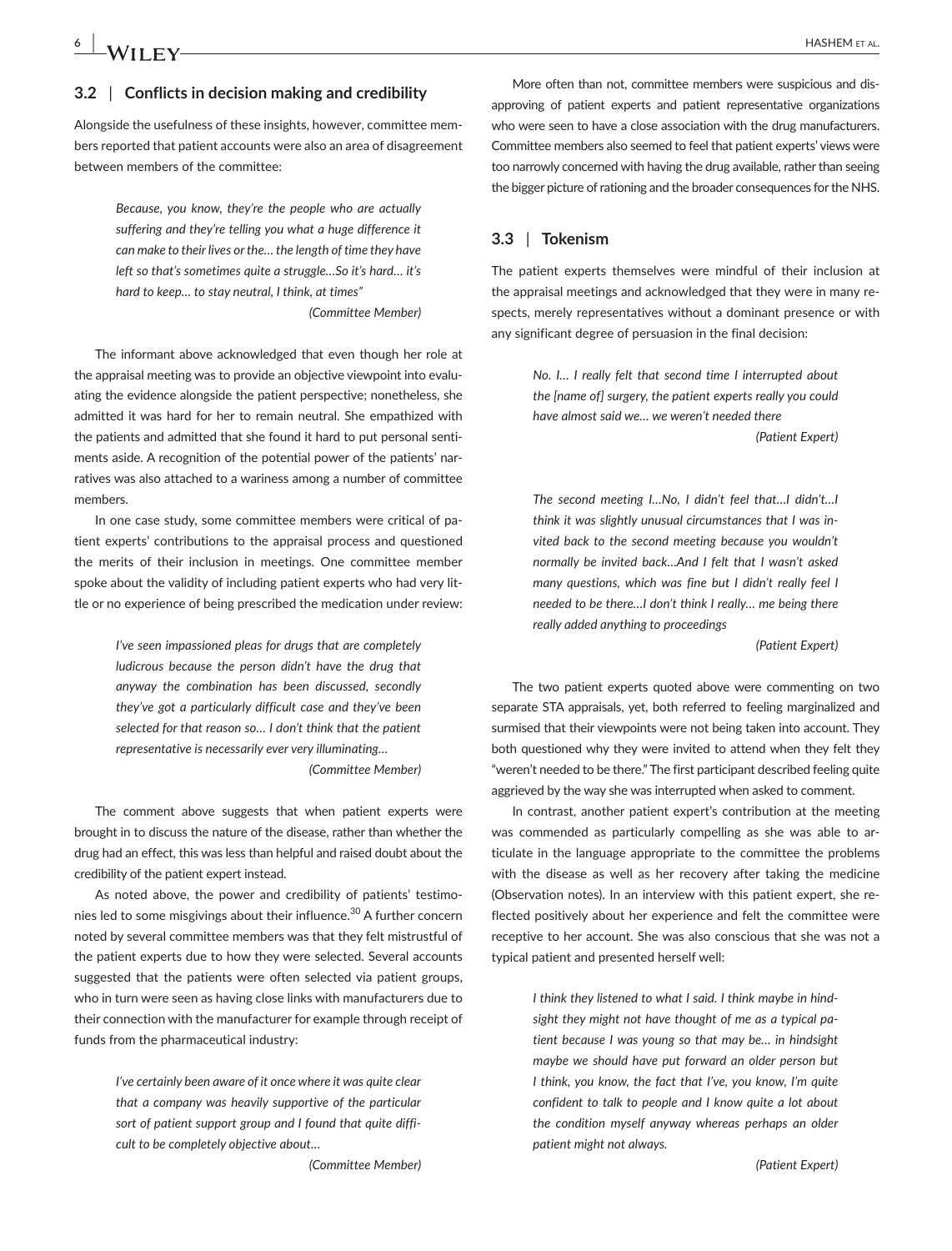In this sense, the individual characteristics and capital of the patient expert were influential, while the role of the Chair was also influential. Within our observations, the Chairs appeared conscious of the need to demonstrate publically that they welcomed the views of patient experts:

> *Öthe Chair reasserts that the committee particularly values the contribution from the lay experts as the charity suggested that if cost effectiveness is the only measure taken seriously by NICE it casts doubt on patient involvementÖ*

> > *(Observation notes Case Study Y)*

Yet, in the closed sessions disclosed exactly what they thought of the drug:

> *Also the Chair felt it [the medicine] was not innovative although felt the need to mention that one of the charities saw it as ëground breakingí as the committee did not want*  to be accused of not taking the patient experts seriously... *(Observation notes Case Study Y)*

The actions of the Chair reflect how it was necessary to acknowledge the contribution of the patient experts of how they viewed the drug, in this case, as innovative. In another case, the Chair drove a discussion regarding the plausibility of the quality of life model (which initially was questioned) by advocating that the committee would be more flexible in accepting this model (even though the case was not entirely clear) as a way of reflecting the compelling arguments put forward by the patient expert.

#### **3.4** | More support for incorporating patient **perspectives**

We have already noted that the characteristics and conduct of individuals (patients or Chairs) could shape the relative influence and input of patients:

> *Öbut if anything I feel the patients are not represented as*  strongly....for them on their behalf and often they come *in dribs and drabs and sometimes if theyíre not assertive enough they may not even get to say anything...*

*(Committee Member)*

Moreover, evidence from interviews pointed towards deeper structural issues. This same committee member noted a lack of preparation was evident among the patient experts attending, with this leading to rather poor contributions and suggested that NICE should support and prepare the patient experts through the appraisal meetings:

> *And not to worry if theyíre sitting in the meeting and not understanding whatís going on because there are bits that you wonít understand and that type of thing. I think if they just had a patient just off the street - I'm not sure how*

*they'd recruit one - I'd hope that they would help a little bit more.*

*(Patient Expert)*

So while recruiting "patients off the street" would help overcome the issues of trust (and involvement with patient groups) noted earlier, our interview and observation data points to concerns about level of preparation (above) and expertise. At some moments, patient experts were asked to comment upon technical data by the committee even though their role was not to make an assessment about the drug under appraisal:

> *[Committee member] asks the patient expert how does a*  patient progress; "is this a reasonable characterisation?" *he asks. [Patient expert] says that she canít comment. She states that regarding whether patients have reasonable quality of life, it depends on different patients. Patients are made aware so that they can make the decision for*  themselves...

> > *(Observation notes Case Study Y)*

The question posed by the committee member about patient progress was quite unexpected and the patient expert felt compelled to remind the committee that she did not have the expertise to comment, which in turn could be seen as publically devaluing her presence at the meeting.

#### **ジ科**|**科DISCUSSION**

In the analysis presented above, the aim was to consider how NICE incorporates patient perspectives within the framework of the STAs process. Although NICE provides the formal structures and processes in its appraisals for involving and engaging patient groups, the role of such groups is confined to the realm of "representation" rather than that of a key stakeholder in decision making.<sup>14</sup> Of the committee members and NICE staff which were interviewed (26) across the three STA meetings, the majority recognized the contribution of patient involvement in helping to understand the condition, as well as providing a representational function for each patient group at a meeting. Although the Chair was important in acknowledging the contribution of patient views in the appraisals process, their lack of first-hand experience of PPI diminished the importance of including witness statements in the STA decision-making process. As commissioned by the *Breaking Boundaries Strategic Review of Public Involvement* and recommended in the final report, *Going the Extra Mile* that "a supportive, competent and influential leader [is]…critical to the successful delivery of involvement."<sup>31</sup> In particular a Chair with previous experiential knowledge of public involvement would be well positioned to champion involvement to promote changes in the institutional and organizational culture of the appraisal meetings.

Barnes et al. argue that as patient experts have been delegated a role to that solely of representation, it has caused much confusion and vagueness in terms of patient involvement. In pragmatic terms,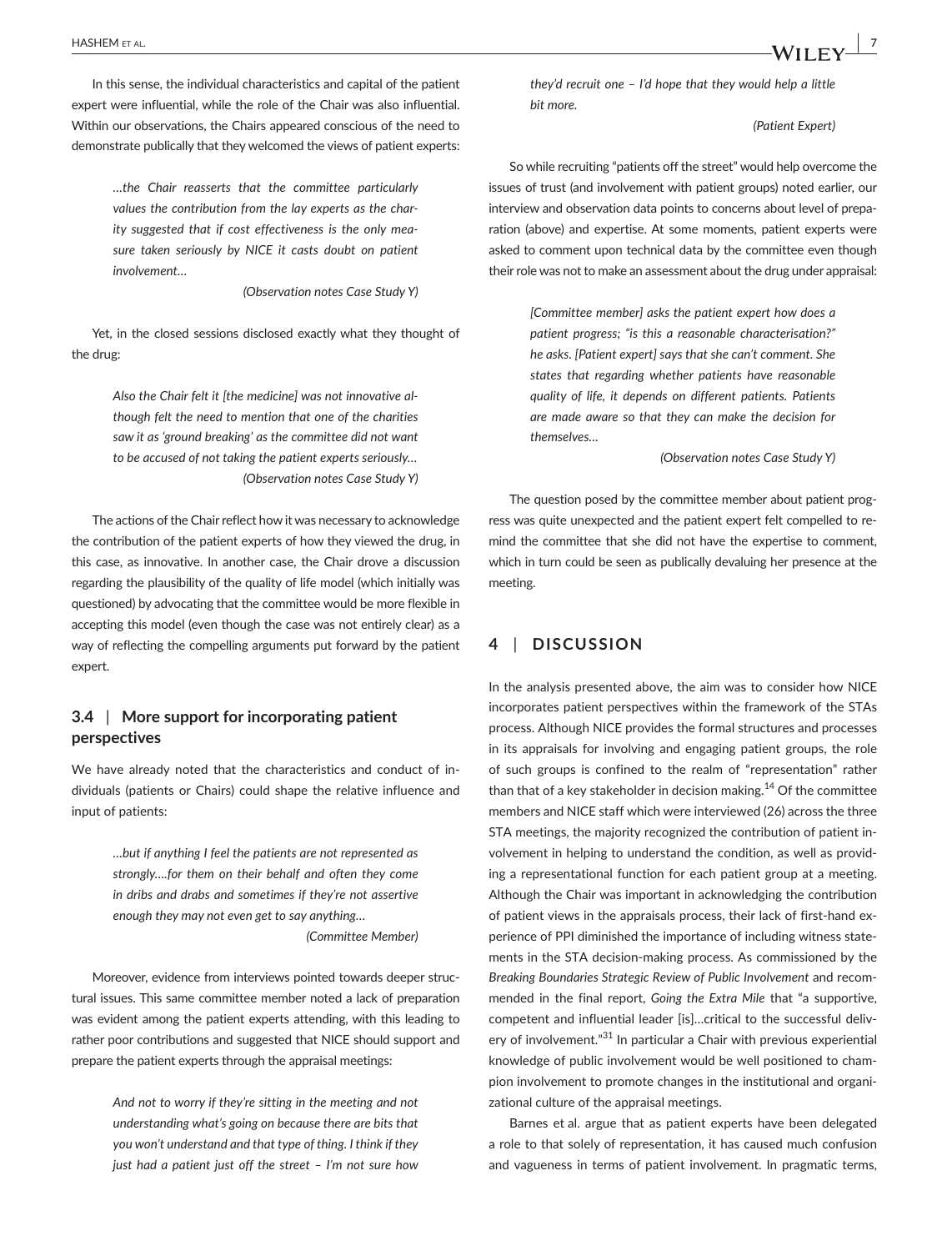officials have certain expectations of how patient stories should be included in the formal bureaucratic decision-making process, and exactly what they expect patient experts to contribute to. In the case of patient involvement in the appraisals process, the model of involvement concurs with what Barnes describes as involvement on the periphery in the politics of presence, rather than a politics of patient advocacy.<sup>32</sup> According to Charles and DeMaio's<sup>6</sup> conceptual framework of lay participation in health-care decision making, the patient experts' presence was primarily consultative representing the lowest rung of lay participation providing, "an opportunity for individuals to express their views, but offers no guarantee that individual views will be taken into account."

Evidence from this study suggested that involving patients in the STA process expanded the level of complexity the committees faced as it had increased a sense of tension or conflict between committee members. The tensions between committee members were created by some having a preference for one type of evidence over another, as well as doubt and suspicion towards the patient group, who were regarded as colluding with the drug manufacturing industry. In Milewa's<sup>15</sup> examination of health technology adoption by NICE, he noted a similar theme of how in the deliberative process for drug appraisals, patients and carers were viewed as, "rarely objective with regard to the value of health technologies and some variation in opportunities given to different actors to voice their opinions in a supposedly neutral deliberative arena." The expectation that patients should provide evidence to aid decision making in a neutral arena appeared to set the patient experts up against the committee, as patient statements were not presented in official spaces of knowledge production to be taken as robust evidence alone.<sup>22</sup> Moreira<sup>33</sup> argues that rationing decisions need to be more transparent, accountable and democratic, only then can uncertainties be accepted when fully explored in a process of co- production. Organizations such as the National Institute for Health Research's INVOLVE advocate greater patient involvement in research, and as shown in *Going the Extra Mile* the salience of co-production enables the public, researchers and health- care professionals to work together to encourage collaboration and underline the value of people's expertise through experience in the design and delivery of research. $31$ 

In his examination of the role of patient organizations in health technology assessment (HTA), Moreira stipulates how there is uncertainly and a lack of theoretical understanding regarding the knowledge and expertise brought by patient representatives and organizations to HTA processes. He puts forward a model or typology of patient organizations to understand how their epistemic identities are a function of a relationship between knowledge activities and network organizations. These types of organizations are (A) robust hybrid, (B) weak hybrid, (C) weak focused or (D) robust focused. According to Moreira,  $34$  using this model to underpin PPI in HTA provides a sound theoretical basis that acknowledges how different forms of engagement contribute to wider knowledge-making; in addition, it would mean relying less on the expert-lay boundary and opening up membership to hybrid committees where experts, practitioners and patients articulate the relationship between the evidence base and circumstances under which the technology is used.

In many respects, patient experts are tasked with performing a conflicting role where they are expected to present themselves as a credible patient while at the same time performing the role of a charismatic patient representative. In this study, it was found that patient experts who appeared at committee meetings were atypical, as they had been able to contribute to formal meeting settings, and, those invited did not reflect the archetypal patient. Patient experts who attended the meetings had two main reasons for their participation, the first as a patient sufferer with the condition or disease, then as the enigmatic storyteller or marketer advocating the patient group. In these circumstances, the committee placed the patient experts in a position where they foresaw their contribution as an aid to reaching a decision in a neutral public forum, but when presented with a patient statement, they found their impassioned accounts too emotional or hard to handle.<sup>35</sup>

Evidence from this study did show that the overriding priority of the committee was to appraise the technology in terms of costeffectiveness and the extent to which it fell in or outside the threshold set by NICE. $^{24}$  In one of our cases, the technology was far too expensive and a decision not to recommend was made after two meetings which may explain why there was limited patient expert involvement. However, in the other two cases, there was considerable more uncertainty about the incremental cost-effectiveness ratio and possibly therefore more space for patient expert influence.

Notwithstanding the study showed that throughout the process for all three cases, social influences on decision making were both explicit and implicit, suggesting that the discourse on cost-effectiveness was overriding and apparent in formally documented meetings, but contributions from patient experts also had a tacit impact on the appraisal throwing open debate between committee members around rigorous evidence vs patient witness statements. This study also only focused on three of the four appraisal committees, although there is no reason why the one not included should adopt a different approach to the importance of incorporating patient expert perspectives.

Although NICE has implemented some pioneering initiatives to incorporate patient perspectives, these initiatives have left some patient groups feeling that their role at the STAs has been largely peripheral and perhaps even tokenistic. Some patient representatives questioned whether they would accept an invitation to attend another meeting in the future. Patient experts described feeling unsupported in their attendance at meetings and were in some instances dismayed that other lay experts would not be able to contribute to meetings given the technical nature of discussions.<sup>20</sup> NICE's attempts to engage with patients experts in STAs have helped to exclude the very groups the appraisal system has intended to involve. While NICE declares values and aspirations appearing to be open, transparent, participatory and pluralist in its involvement structure, yet in practice, the process is a closely managed, unitary system and a top- down model, where salaried professionals run a highly regulated public participation process. Their approach to public involvement has been predominantly technicist or an instrumental approach, without any overriding concern for a pluralist involvement structure where a diversity of views can be publically articulated.<sup>22</sup>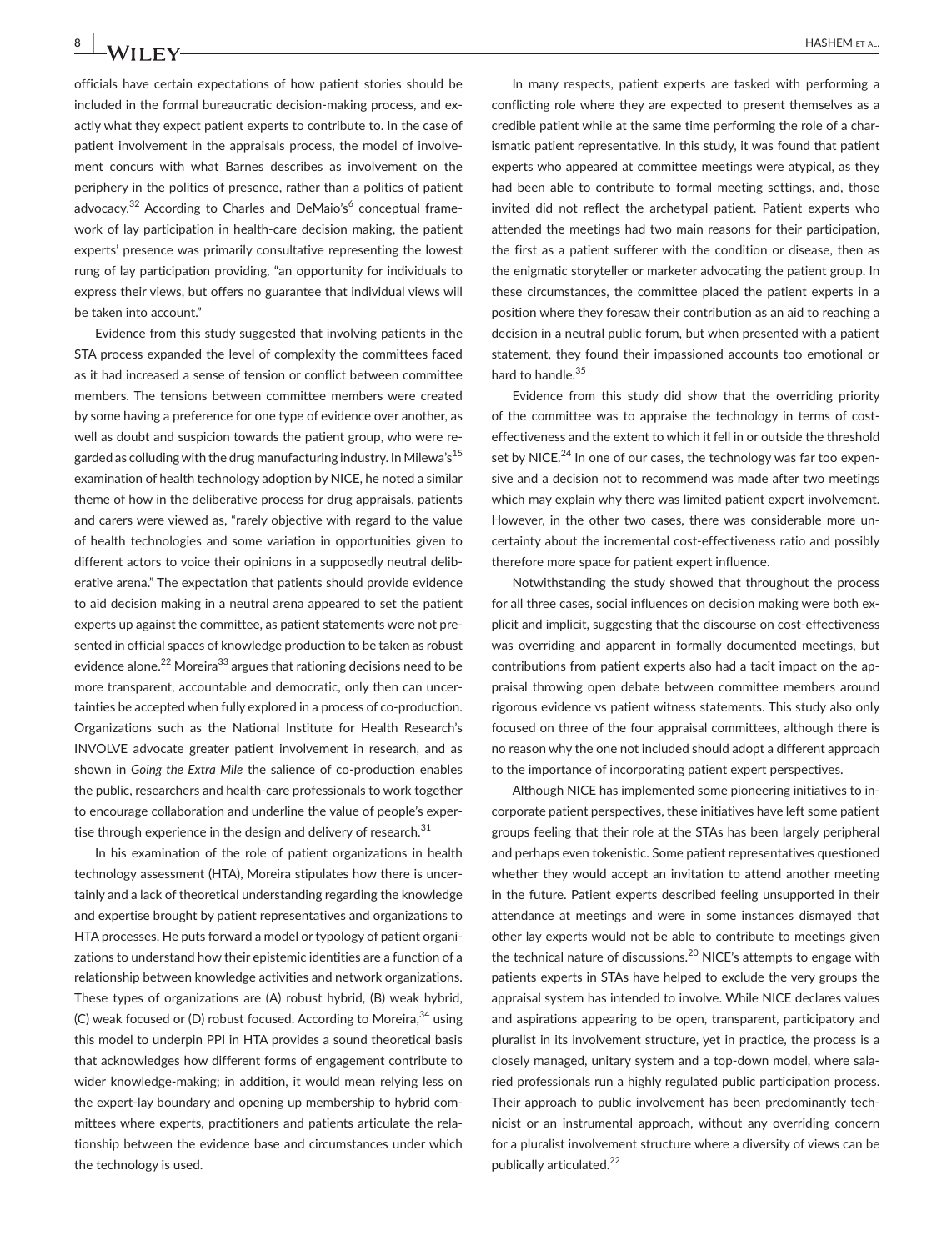It has been shown that the role of patient representatives at appraisal meetings differed considerably—while some patient experts were described as helping the committee understand the disease/ condition, in other respects they were also seen as advocates of the new drug therapy. It would appear that NICE needs to provide much greater guidance and clarity over the roles and contributions it expects patients to make and how their statements and submissions might fit into the decision-making framework.<sup>6</sup> The blueprint for positive outcomes and greater impact for PPI is recommended in the RAPPORT study by Wilson et al. who put forward six salient actions for effective PPI, the first of which is aimed at defining the purpose, role and structure of PPI. Having a clearly defined role is paramount for NICE to be able to carve out a bespoke function for patient experts, to understand where in the decision- making framework patient experts reside and what purpose their contribution makes at the appraisal meetings and within wider STA deliberations.<sup>36</sup>

#### $5$  | CONCLUSIONS

The evidence from this study has shown that patient experts have provided a symbolic and representative function at committee meetings where the patient voice is relegated to the periphery of participation. The formal appraisal processes and structures set up by NICE still appear to fall short of creating knowledge spaces where committee members weigh up different types of evidence both experiential accounts alongside rigorous evidence about clinical and cost-effectiveness. The results show that despite laying out an explicit commitment to incorporating patient perspectives through its PPI policy, the arrangements for engaging and involving users through its deliberative processes in fact marginalize the very groups it has sought inclusion for at STA appraisal meetings.

#### **ACKNOWLEDGEMENTS**

We would like to thank the participants for allowing us to share with them the experience of taking part in the STA meetings and for discussing with us their reflections about the appraisals.

#### **CONFLICT OF INTEREST**

The above authors declare no conflict of interests.

#### **REFERENCES**

- 1. Abraham J. The pharmaceutical industry, the state, and the NHS. In: Gabe JCM, ed. *The New Sociology of the Health Service*. London: Routledge; 2009:99-120.
- 2. Harrison S, McDonald R. *The Politics of Healthcare in Britain*. SAGE Publications; 2008. [https://books.google.co.uk/books?hl=en&lr=&id=j7VAslHmtLQC&oi=f](https://books.google.co.uk/books?hl=en&lr=&id=j7VAslHmtLQC&oi=fnd&pg=PP2&dq=the+politics+of+healthcare+in+britain&ots=lpK3QWGxvZ&sig=PnJxnjdiYo5F4B5nxneBAtlfmrM#v=onepage&q=thepolitics)[nd&pg=PP2&dq=the+politics+of+healthcare+in+britain&ots=lpK3QW-](https://books.google.co.uk/books?hl=en&lr=&id=j7VAslHmtLQC&oi=fnd&pg=PP2&dq=the+politics+of+healthcare+in+britain&ots=lpK3QWGxvZ&sig=PnJxnjdiYo5F4B5nxneBAtlfmrM#v=onepage&q=thepolitics)[GxvZ&sig=PnJxnjdiYo5F4B5nxneBAtlfmrM#v=onepage&q=thepolitics](https://books.google.co.uk/books?hl=en&lr=&id=j7VAslHmtLQC&oi=fnd&pg=PP2&dq=the+politics+of+healthcare+in+britain&ots=lpK3QWGxvZ&sig=PnJxnjdiYo5F4B5nxneBAtlfmrM#v=onepage&q=thepolitics) of healthcare in britain&f=false. Accessed May 22, 2017.
- 3. Crinson I. The politics of regulation within the "Modernized" NHS: the case of beta interferon and the "cost- effective" treatment of multiple sclerosis. *Crit Soc Policy*. 2004;24:30-49.
- 4. Timmins N, Rawlins M, Appleby J. A terrible beauty. [http://www.idsi](http://www.idsihealth.org/wp-content/uploads/2016/02/A-TERRIBLE-BEAUTY_resize.pdf)[health.org/wp-content/uploads/2016/02/A-TERRIBLE-BEAUTY\\_](http://www.idsihealth.org/wp-content/uploads/2016/02/A-TERRIBLE-BEAUTY_resize.pdf) [resize.pdf.](http://www.idsihealth.org/wp-content/uploads/2016/02/A-TERRIBLE-BEAUTY_resize.pdf) Accessed May 22, 2017.
- 5. National Institute for Health and Care Excellence. Guide to the methods of technology appraisal 2013 Process, 2013. [https://www.nice.org.](https://www.nice.org.uk/process/pmg9/resources/guide-to-the-methods-of-technology-appraisal-2013-pdf-2007975843781) [uk/process/pmg9/resources/guide-to-the-methods-of-technology](https://www.nice.org.uk/process/pmg9/resources/guide-to-the-methods-of-technology-appraisal-2013-pdf-2007975843781)[appraisal-2013-pdf-2007975843781.](https://www.nice.org.uk/process/pmg9/resources/guide-to-the-methods-of-technology-appraisal-2013-pdf-2007975843781) Accessed May 22, 2017.
- 6. Charles C, DeMaio S. Lay participation in health care decision making: a conceptual framework. *J Health Polit Policy Law*. 1993;18:881-904.
- 7. Jones IR, Berney L, Kelly M, et al. Is patient involvement possible when decisions involve scarce resources? A qualitative study of decision- making in primary care. *Soc Sci Med*. 2004;59:93-102.
- 8. Légaré F, Boivin A, van der Weijden T, Packenham C, Tapp S, Burgers J. A knowledge synthesis of patient and public involvement in clinical practice guidelines: study protocol. *Implement Sci*. 2009;4:30.
- 9. Boivin A, Lehoux P, Burgers J, Grol R. What are the key ingredients for effective public involvement in health care improvement and policy decisions? A randomized trial process evaluation. *Milbank Q*. 2014;92:319-350.
- 10. Boivin A, Lehoux P, Lacombe R, Burgers J, Grol R. Involving patients in setting priorities for healthcare improvement: a cluster randomized trial. *Implement Sci*. 2014;9:24.
- 11. Mockford C, Staniszewska S, Griffiths F, Herron-Marx S. The impact of patient and public involvement on UK NHS health care: a systematic review. *Int J Qual Health Care*. 2012;24:28-38.
- 12. Petsoulas C, Peckham S, Smiddy J, Wilson P. Primary care- led commissioning and public involvement in the English National Health Service. Lessons from the past. *Prim Health Care Res Dev*. 2015;16: 289-303.
- 13. Staniszewska S. Patient and public involvement in health services and health research: a brief overview of evidence, policy and activity. *J Res Nurs*. 2009;14:295-298.
- 14. Milewa T. Representation and legitimacy in health policy formulation at a national level: perspectives from a study of health technology eligibility procedures in the United Kingdom. *Health Policy (New York)*. 2008;85:356-362.
- 15. Milewa T. Health technology adoption and the politics of governance in the UK. *Soc Sci Med* 2006;63:3102-3112.
- 16. Milewa T, Barry C. Health policy and the politics of evidence. *Soc Policy Adm*. 2005. [http://onlinelibrary.wiley.com/doi/10.1111/j.1467-](http://onlinelibrary.wiley.com/doi/10.1111/j.1467-9515.2005.00452.x/full) [9515.2005.00452.x/full.](http://onlinelibrary.wiley.com/doi/10.1111/j.1467-9515.2005.00452.x/full) Accessed May 22, 2017.
- 17. Department of Health. *Equity and Excellence: Liberating the NHS*. [https://www.gov.uk/government/uploads/system/uploads/attach](https://www.gov.uk/government/uploads/system/uploads/attachment_data/file/213823/dh_117794.pdf)[ment\\_data/file/213823/dh\\_117794.pdf.](https://www.gov.uk/government/uploads/system/uploads/attachment_data/file/213823/dh_117794.pdf) Accessed May 22, 2017.
- 18. National Institute for Health and Care Excellence. Patient and Public Involvement Policy, 2013. [https://www.nice.org.uk/media/](https://www.nice.org.uk/media/default/About/NICE-Communities/Public-involvement/Patient-and-public-involvement-policy/Patient-and-public-involvement-policy-November-2013.pdf) [default/About/NICE-Communities/Public-involvement/Patient-and](https://www.nice.org.uk/media/default/About/NICE-Communities/Public-involvement/Patient-and-public-involvement-policy/Patient-and-public-involvement-policy-November-2013.pdf)[public-involvement-policy/Patient-and-public-involvement-policy-](https://www.nice.org.uk/media/default/About/NICE-Communities/Public-involvement/Patient-and-public-involvement-policy/Patient-and-public-involvement-policy-November-2013.pdf)[November-2013.pdf](https://www.nice.org.uk/media/default/About/NICE-Communities/Public-involvement/Patient-and-public-involvement-policy/Patient-and-public-involvement-policy-November-2013.pdf). Accessed May 22, 2017.
- 19. National Institute for Health and Care Excellence. Appointment of Members to the Technological Appraisal Committee, 2016. [https://](https://www.nice.org.uk/Media/Default/Get-involved/Join-a-committee/member-TAC/member-technology-appraisal-advisory-committee-info.pdf) [www.nice.org.uk/Media/Default/Get-involved/Join-a-committee/](https://www.nice.org.uk/Media/Default/Get-involved/Join-a-committee/member-TAC/member-technology-appraisal-advisory-committee-info.pdf) [member-TAC/member-technology-appraisal-advisory-commit](https://www.nice.org.uk/Media/Default/Get-involved/Join-a-committee/member-TAC/member-technology-appraisal-advisory-committee-info.pdf)[tee-info.pdf.](https://www.nice.org.uk/Media/Default/Get-involved/Join-a-committee/member-TAC/member-technology-appraisal-advisory-committee-info.pdf)
- 20. Amis L, Livingstone H. National Institute for Health and Care Excellence Technology Appraisal Patient Expert Survey 2012 Report. [https://www.nice.org.uk/media/default/About/NICE-Communities/](https://www.nice.org.uk/media/default/About/NICE-Communities/Public-involvement/Public-involvement-programme/Patient-expert-TA-report-final-1.pdf) [Public-involvement/Public-involvement-programme/Patient-expert-](https://www.nice.org.uk/media/default/About/NICE-Communities/Public-involvement/Public-involvement-programme/Patient-expert-TA-report-final-1.pdf)[TA-report-final-1.pdf](https://www.nice.org.uk/media/default/About/NICE-Communities/Public-involvement/Public-involvement-programme/Patient-expert-TA-report-final-1.pdf). Accessed May 22, 2017.
- 21. National Institute for Health and Care Excellence. NICE's approach to public involvement in guidance and standards: a practical guide